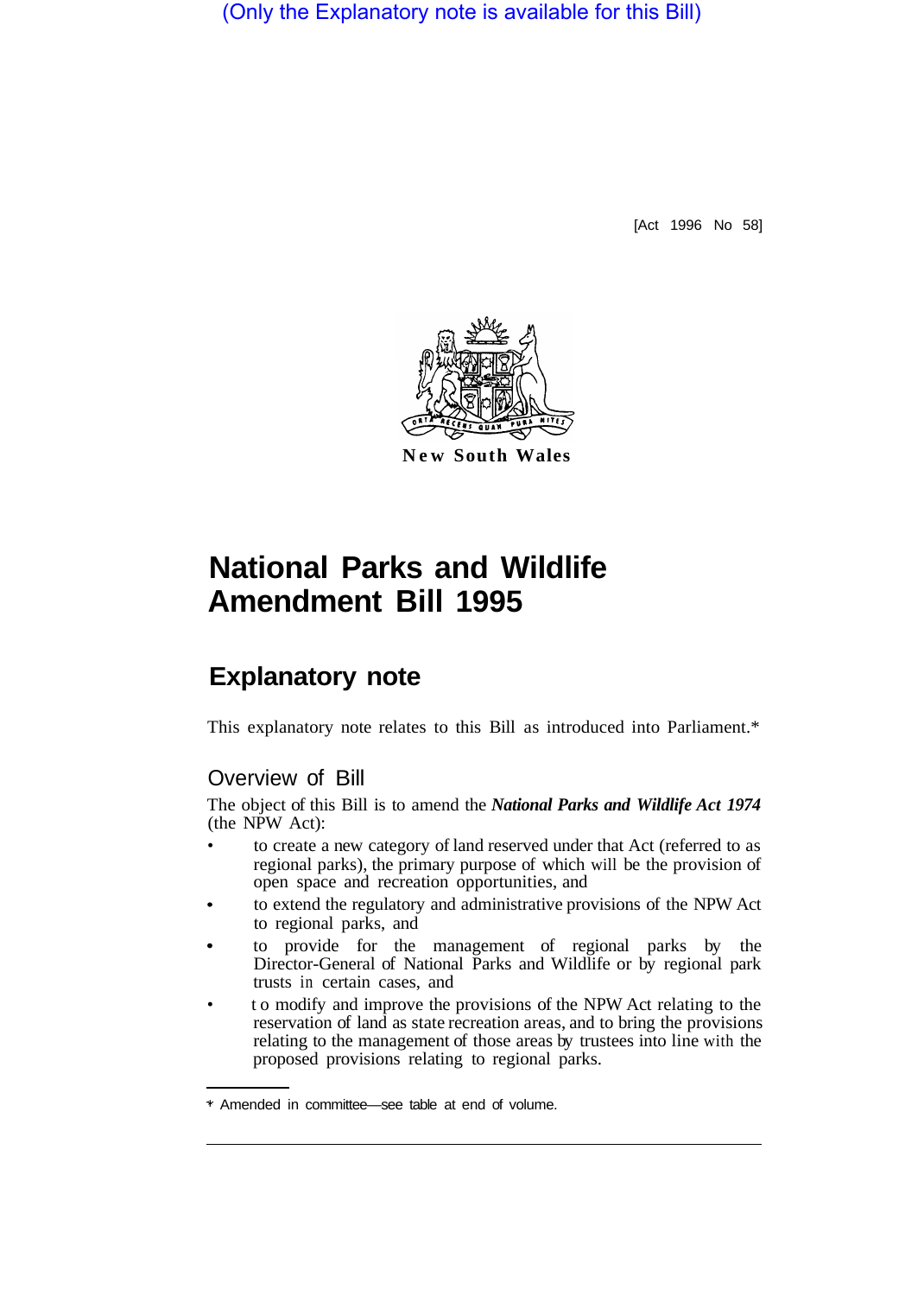National Parks and Wildlife Amendment Bill 1995 [Act 1996 No 58]

Explanatory note

### Outline of provisions

**Clause 1** sets out the name (also called the short title) of the proposed Act.

**Clause 2** provides for the commencement of the proposed Act on a day or days to be appointed by proclamation.

**Clause 3** is a formal provision giving effect to the Schedule of amendments to the *National Parks and Wildlife Act 1974.* 

**Clause 4** is a formal provision giving effect to the Schedule of amendments to other Acts.

#### **Schedule 1 Amendment of National Parks and Wildlife Act 1974**

**Schedule l [l]** provides definitions for the purposes of the Bill. The term *regional park* refers to land reserved as a regional park under the Bill. The definitions also include *SRA trust* (ie a corporation constituted as trustee of a state recreation area) and *regional park trust* (ie a corporation constituted as trustee of a regional park).

**Schedule 1 [2]–[12]** and **[26]–[59]** insert appropriate references to regional parks in existing provisions of the NPW Act dealing with such matters as the powers and functions of the Director-General, the National Parks and Wildlife Service and the National Parks and Wildlife Advisory Council, the preparation, content and adoption of plans of management and operations under those plans, the protection of relics, the financial operations of the National Parks and Wildlife Service, regulations relating to the use of parks and compensation with respect to offences. As a result of these amendments, most of the regulatory and administrative provisions of the NPW Act will apply to or in respect of regional parks.

A number of these amendments also apply to state recreation areas so as to bring the administration and regulation of SRAs into line with regional parks and other land dedicated or reserved under the NPW Act.

**Schedule 1 [13]–[23]** modify the existing provisions of the NPW Act relating to the reservation of land as state recreation areas. These amendments generally provide for the reservation of state recreation areas to be along similar lines to how other land is reserved or dedicated under the NPW Act (including the manner in which regional parks are to be reserved). The status of state recreation areas under the NPW Act is not affected, only the manner in which such areas are reserved and managed.